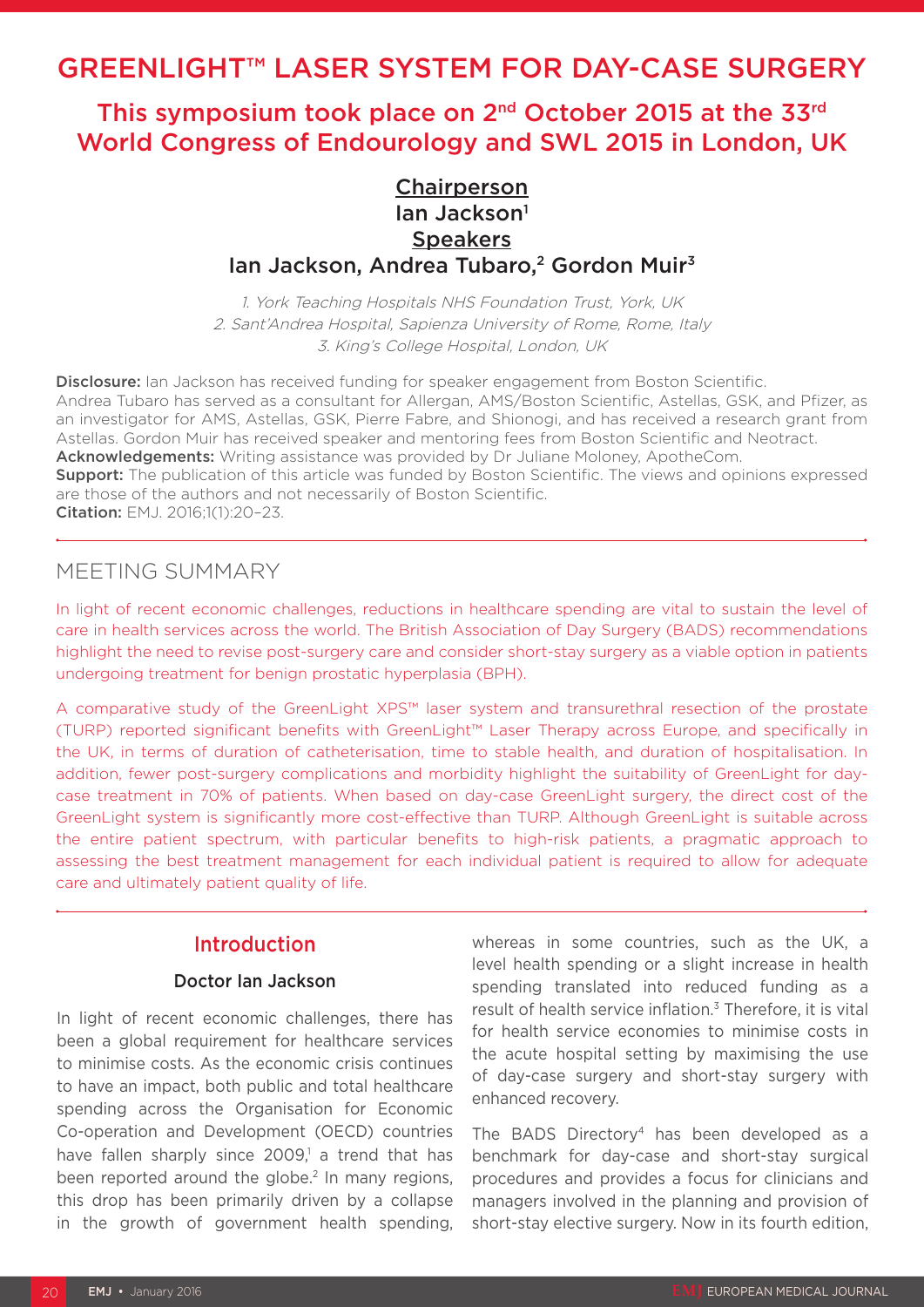recent additions to recommendations highlight the viability of performing TURP by laser in a daycase surgery setting. Currently a limited number of patients are treated as day cases, but evidence suggests that up to 75% of patients who require this procedure could be managed on an ambulatory care basis.4

# GreenLight Laser System for Day-Case Surgery

## Professor Andrea Tubaro and Mister Gordon Muir

TURP is the standard of care for BPH in Europe. However, the recent pan-European GOLIATH study has demonstrated non-inferiority of the GreenLight XPS laser system compared with TURP in terms of symptoms, flow rate, and residual urine. Furthermore, the study has demonstrated a significantly lower incidence of adverse events when using GreenLight.<sup>5-7</sup> In addition, the GreenLight system demonstrated significant benefits with regard to length of catheterisation, time to stable health, and hospitalisation (Figure 1), factors that greatly support shorter-term stay of patients undergoing surgery for BPH.

Current regulations in some European countries do not mandate early discharge of patients after surgery, which may lead to resistance against short-stay management by clinicians and to unnecessarily extended hospitalisation. However, practical influences and economic incentives allow UK-based clinicians to discharge patients within the first day of surgery if regarded safe. This behaviour and the significant results observed for the GreenLight system in the main trial were reflected in a UK-based sub-analysis of the GOLIATH study (Figure 1) (data on file, Boston Scientific). All patients were released from hospital earlier than their counterparts in the main trial. When comparing treatments, patients receiving surgery with the GreenLight system reported reduction in hospital stay by 1 day and significant benefits in terms of stable health, defined as the ability to void without an indwelling catheter, a post-void residual urine of <100 mL, as well as a reduction in the duration of catheterisation.5 Early discharge of patients receiving treatment with the GreenLight system has been demonstrated across Europe due to lower rates of complications/morbidity seen with his technique.



King's Practice - "fast" TWOC at 2 hours for majority of patients 70% void on day of surgery, others take small catheter home.



Local reimbursement may have skewed overall data.



Some centres limited in ability to discharge patients.

Figure 1: Secondary outcomes of the GOLIATH trial and the GOLIATH UK-specific sub-analysis comparing the GreenLight XPS™ (GL-XPS) system with transurethral resection of the prostate (TURP) for the treatment of benign prostatic hyperplasia: (A) duration of catheterisation following surgery, (B) time to stable health, and (C) duration of hospitalisation.5

TWOC: trial without catheter.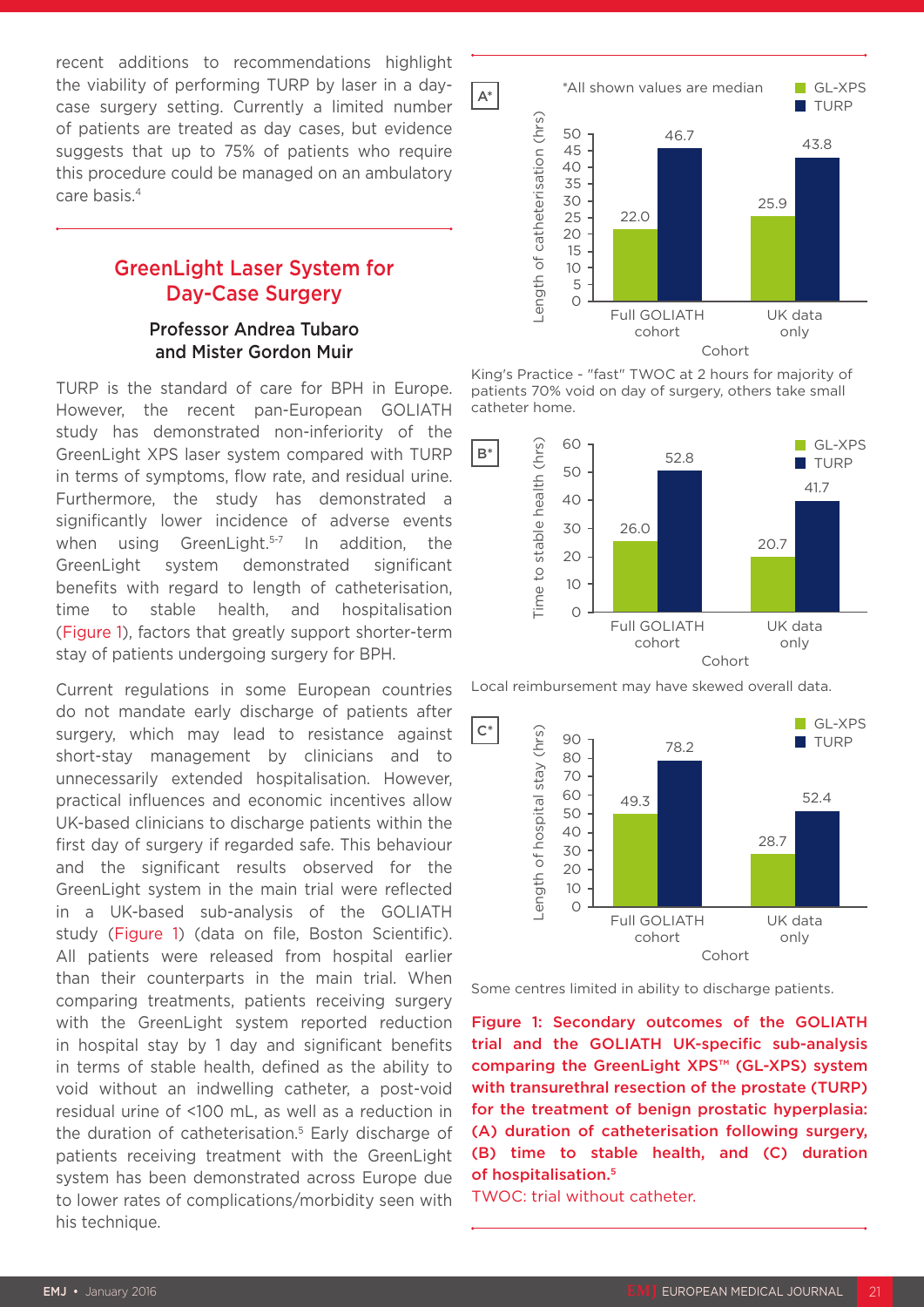Despite the fact that the GreenLight system has been used primarily in patients with severe comorbidities, in the UK up to 70% of patients had recovered to an acceptable level for discharge the morning after surgery<sup>8</sup> and, although the direct cost of the GreenLight system is slightly higher compared with the cost of TURP, cost-effectiveness studies have demonstrated that a discharge rate of 32% establishes GreenLight as economically viable.9 There are no advantages with GreenLight from a cost point of view when treatments are performed as inpatient procedures. However, when estimated on a day-case basis, the GreenLight system is significantly more cost-effective than TURP based on a 25% reduction in procedural cost, overall lower indirect costs to treat complications and reoperate, and lower financial burden as a result of efficacy and adverse event outcomes. These values could be further improved upon with increasing rates of day-case surgery, $8$  a practice that is incentivised in the UK healthcare service.

It is worth noting that the GOLIATH study was based on the average patient seen in clinical practice, excluding patients experiencing urinary retention or with an enlarged prostate (>100 g), patients over 80 years of age, or patients with bleeding disorders or cardiovascular comorbidities <180 days prior to consent. Therefore, the suitability of shortstay management requires careful consideration of individual patient background and needs.

The degree of debulking of the prostate required to claim successful treatment has remained undefined and, although a larger debulking ratio can lead to a longer-lasting treatment effect, the risk of developing complications may increase proportionally. In clinical practice, GreenLight provides a tool to achieve effective and reproducible debulking of the prostate comparable to TURP even in large prostates. Additional benefits of GreenLight include low rates of bleeding and a lack of TURP syndrome, erectile dysfunction, stress urinary incontinence, and death.<sup>10</sup> Another study assessing higher-risk patients previously excluded from the GOLIATH study treated with or without anticoagulants and antiaggregants demonstrated comparable outcomes for patients receiving GreenLight or TURP in terms of flow rate, International Prostate Symptom Score, and residual urine, thus supporting the case for day-case surgery with GreenLight.<sup>10</sup>

Consideration of patient background plays a vital role when deciding the length of patient stay

following surgery. Patients, especially elderly patients, may feel more comfortable and safer in their home environment. Home-stays potentially reduce the risk of delirium in elderly patients and the risk of contracting infections in a hospital setting.

Short-stay procedures with GreenLight have been performed in a multitude of high-risk patients, and a pragmatic approach to assessing patient comorbidities, assessing a patient's social environment, reaffirming treatment safety, and adjusting the timing of the procedure to allow monitoring if required, contributes to a prompt discharge within the first 24 hours following surgery.

#### **Q&A Session**

All questions were answered by Mr Muir.

#### What was the degree of irritative symptoms reported and are there studies assessing these effects?

Two clinical trials comparing GreenLight and TURP demonstrated slightly lower levels of dysuria with GreenLight, based on patients reporting pain and the use of pain medication. Dysuria may have occurred more frequently in the past when treatment methods were new and there was little standardisation of technique. Initial marginal differences in storage symptoms disappeared shortly after surgery. It is important to reassure patients undergoing bladder/urethral surgery and raise awareness that symptoms may worsen before any improvements become apparent. Reoperation rates were low for both GreenLight and TURP.

## Given the constraints of transport in busy commuter regions, would you recommend a geographical and/or time cut-off in terms of how long it takes for a patient to get to your hospital?

This issue needs to be assessed on an individual basis for each patient and depends on age, the level of social support, homecare service availability, familiarity with GPs, and comorbidities. Patients living independently are generally suited for shortstay surgery. Patients usually live within a 1-hour journey time from the hospital, but rules may vary between day care units.

### If you think that GreenLight is such a wonderful treatment, why it is not more widely adopted, for example, in the UK?

Although GreenLight is now widely adopted in the UK, acceptance of the method when it was first marketed may have been slow due to lack of